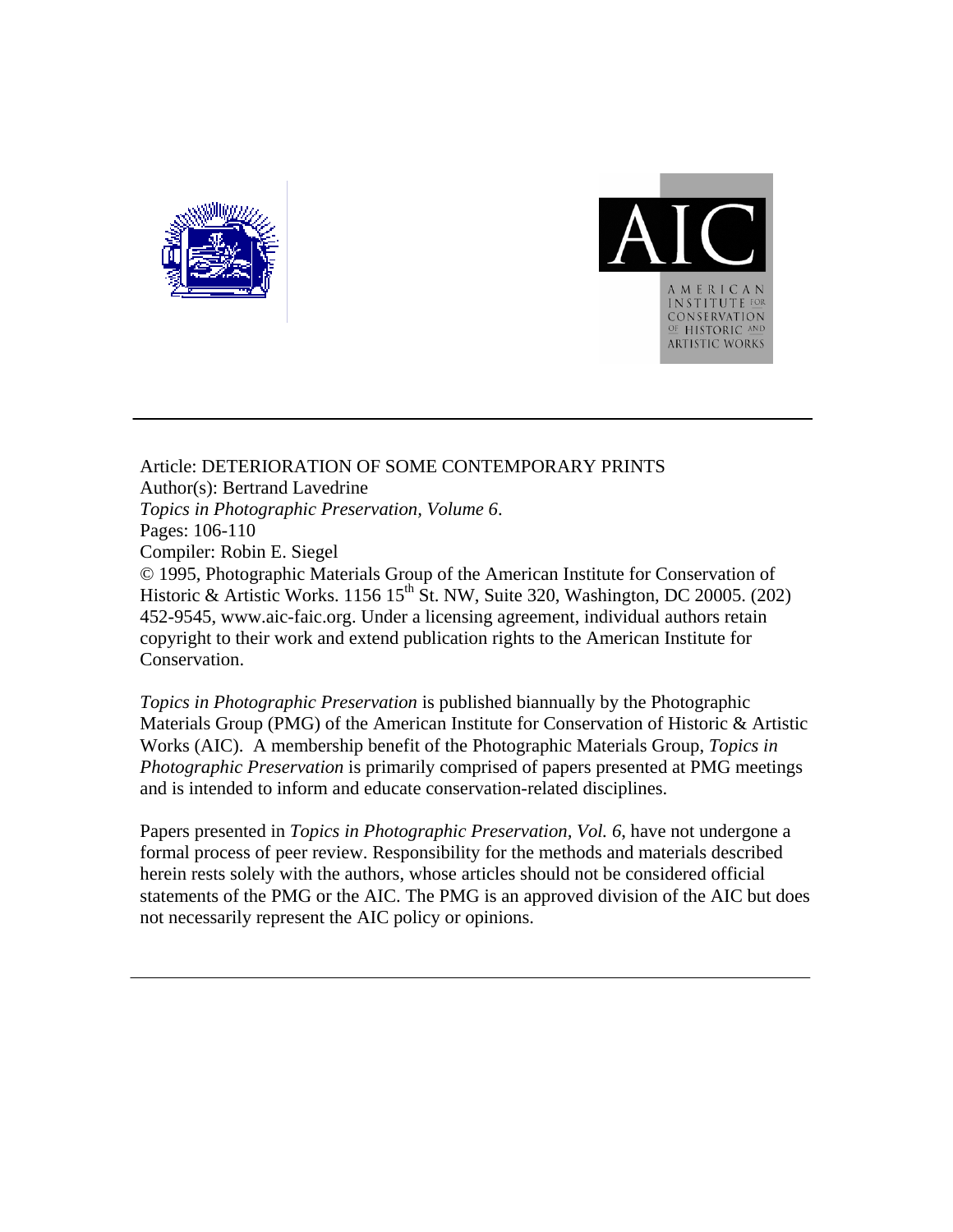## **DETERIORATION OF SOME CONTEMPORARY PRINTS**

### **Bertrand Lavédrine**

*Centre de Recherches sur la Conservation des Documents Graphiques, 36, rue Geoffuoy-Saint-Hilaire 75005 Paris, France* 

In France, different non-profit organizations are in charge of photographic collections, negatives and prints, from famous photographers. The goal of these organizations is to ensure conservation and diffusion of their work through exhibition and publications. The best Parisian darkrooms are required to print these images with great care to produce prints that will meet the criteria for long-term conservation. However, over the past ten years, unexpected problems have cropped up. These problems were referred to me, and after analyzing them I was able to suggest possible causes. I would like to take advantage of the opportunity I am given today to present three rarelydescribed cases that may well turn up in other photographic collections. The presentation will follow the chronologica1 order in which the problem occured.

### **I -Yellow spots on the back**

In **1984** prints were brought to our laboratory. The owners of these pictures had noticed that on the back of these prints, made on baryta paper, were slight yellow spots that were unacceptable on collection prints. We met the printer to discuss details of the procedures and to make sure that they had been carefully carried out ; the treatment had clearly been of high quality. Nevertheless, we carried out a preliminary analysis to evaluate the amount of washing. Samples were analyzed according to the IS0 **417-1993**  standard to evaluate the quantity of residual thiosulfate salts. Since the prints were rather old we used two quantification methods. One of these is quite sensitive (the colorimetric method using methylene blue) but is intended for use on freshly-made prints ; the other (the densitometric method with silver nitrate) is less sensitive but is appropriate with pictures that have been processed more than two weeks previously. Neither method showed an excessive concentration of residual thiosulfate. Moreover, there seemed to be no connection between the level of residual thiosulfate and the presence of spots. On the same prints, silver salts were search in the white border to check whether the print was inadequatly fixed. The result of the tests were negative : these prints had been fixed properly.

It was quite by chance that we discovered the nature of these spots. When we placed the print under UV illumination, we were surprised to see a perfect impression left by other prints which must have come into close contact with these photographs. The explanation was now perfectly clear : during processing various prints had come into contact with each other. The optical brightener in the layer of barium sulfate migrated and adhered to the back of the prints with which they were in contact. This transfer of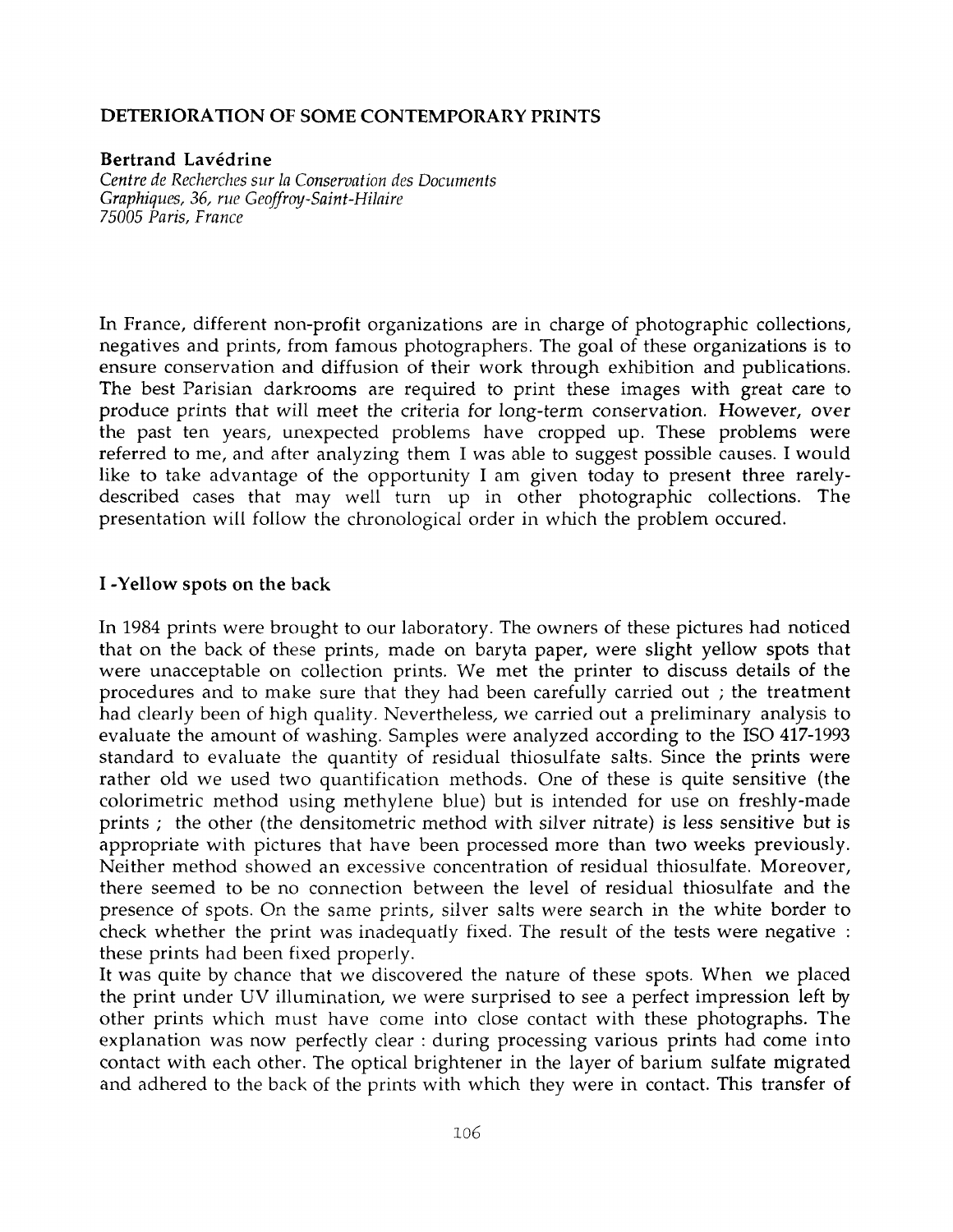optical brightener was uneven because of the presence of air in the bath, so that the mottled appearance was produced. Paradoxically the yellow colour is not abnormal, since it is the colour of the paper to begin with ; the white areas are the abnormal ones. This incident shows that prints should always be carefully separated during processing and that after washing and while awaiting drying they should not be left in contact with each other.

# **I1** - Reddening of the image

In 1992 another case was referred to us. It involved prints made on Agfa chlorobromide paper. Some of these prints changed colour when they were exposed to light, had been returned to the organizations by the owners. In these cases the image took on an overall warm tone ranging from pinkish red to yellowish brown. This was probably due to photochemical alteration, since the parts protected by the passe-partout had not changed. We were entrusted with two prints from the same series, one of which was deteriorated and the other in good condition.

On the good condition print we took samplings from the image areas. These samples were exposed to xenon lighting at 80% RH and *30"* C for five days. After exposure the image had taken on a pink colour. We carried out the experiment again after re-fixing the image with a standard fixing solution ; in this case no alteration took place.

## *Analyses*

The quantitative analysis of residual processing products yielded consistently negative results. We analyzed the images under X ray fluorescence (XRF). No abnormality was seen, except for the presence of strontium. This could be an impurity in the barium sulfate since it also occurs in store-bought samples of the same kind of paper. Analysis with X ray diffraction (XRD) and in infrared spectroscopy (FTIR-ATR) yielded no useful data. Elementary analysis showed an excess of sodium and chlorine in the deteriorated photographs (table 1).

Table 1

| elements | damaged print | chlorobromide paper : reference |
|----------|---------------|---------------------------------|
| Nа       | ∩רר           | 120                             |
|          | 0.61%         |                                 |

Fragments of these images were also examined by scaning electronic microscope (SEM) using energy dispersive analysis (EDAX). On all the parts of various photographs that the studied, we detected the presence of chlorine ; this chlorine is not present in a reference photographic print (chlorobromide paper).

As the elementary analysis and the SEM analysis show an abnormal amount of chlorine, this might be present in the form of siver chloride, which, under the effect of light, turns into colloidal silver of a warm yellow or pink hue. This explains why the prints are stable under light after refixing. The source of the component remains to be identified. One might think that the salts were left in the image after poor fixing.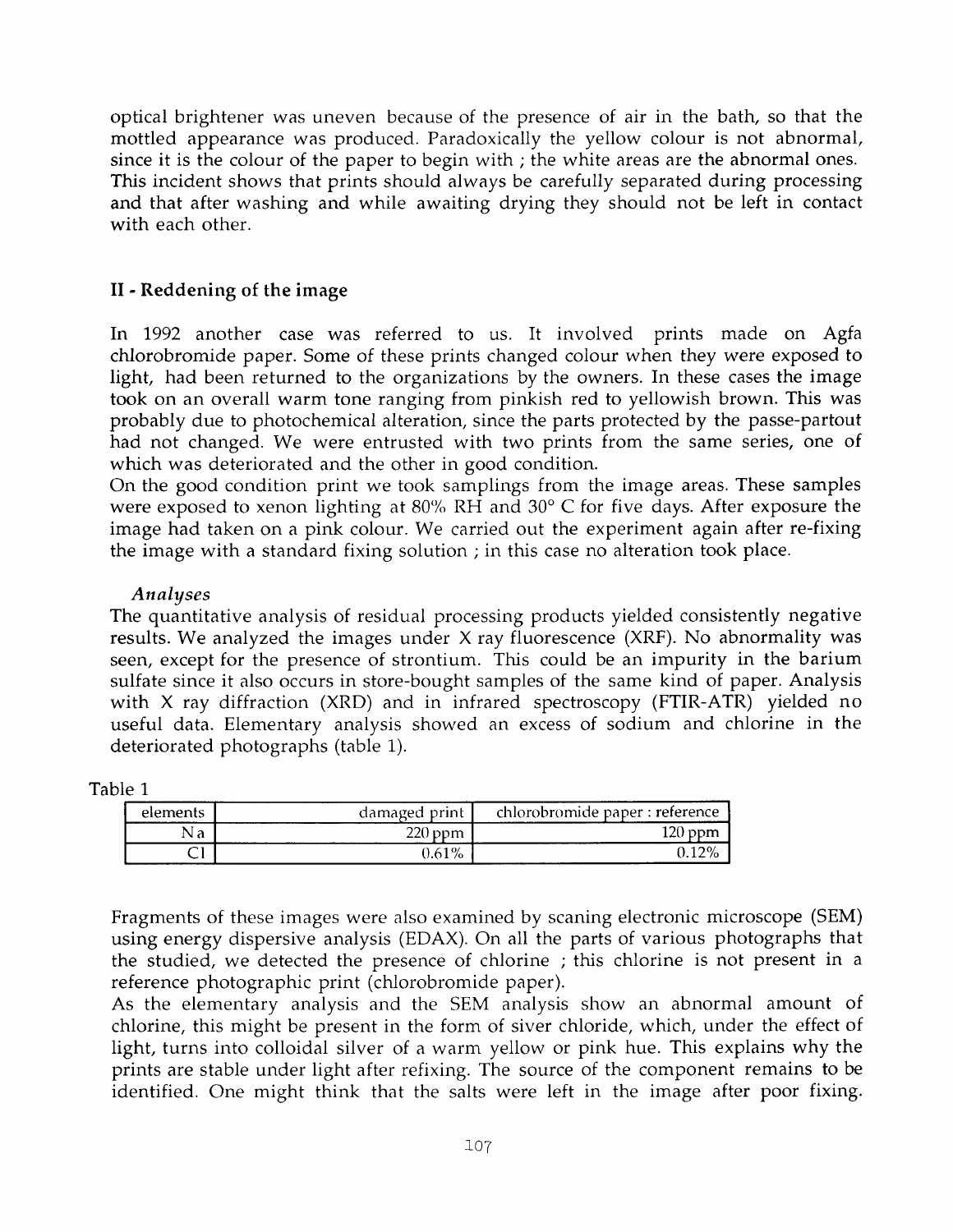However, if this were the case, the margins of the photo and the lighter areas would also take on some colour. In fact, they do not. Therefore, during washing or storing (in PVC envelopes, poor-quality paper..) the prints must have come into contact with source of chlorine, hydrochloric acid or chloride ions, which reacted with the image to form silver chloride. As regards the processing phase we can put forward a number of hypotheses :

- *use of a washing aids containing sodium chloride.* This method is called the "seawater wash" and it is occasionally described in the literature as an auxiliary washing procedure.

- use of water or hypo eliminator that contain chlorine (such an elimination procedure *is mentioned in the literature).* Small quantities of sodium hypochlorite in the rinsing water do lead to the formation of photosensitive silver chloride (detectable through XRD), and the process is hastened if the bath is acid or acidified by traces of fixing solution. We experimented along these lines with the same type of paper. Photographic prints were immersed in the solution for 30 minutes and then refixed; the amount of silver made soluble by the fixing solution was measured by atomic absorption. Graph **A** represents the quantity of silver (Ag in micrograms per square centimeters) that turns into silver chloride when the photograph is immersed in a hypochlorite solution at different concentration. These samples, when analyzed by SEM, show the presence of chlorine, silver and also calcium (which is present in the commercial hypochlorite we used).

Graph **A** 



Effect of the concentration of diluted 15% NaCIO on the formation of silver chloride in a print after **30** minutes' immersion

concentration of diluted NaclO(%)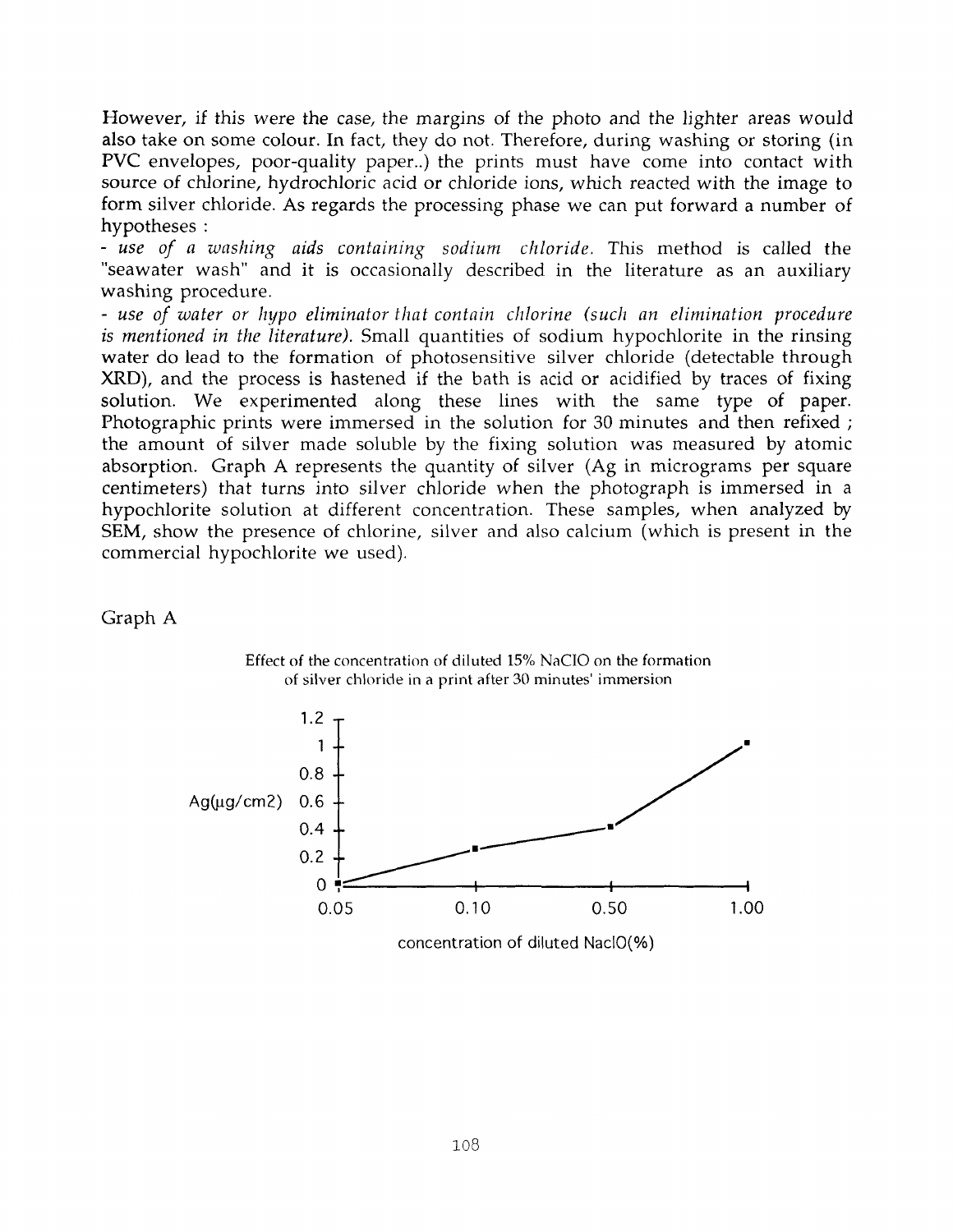# **IV** - **Discoloration of the image**

In 1994, during the "mois de la photographie" in Paris, there was an exhibition centered on a famous photographer's work. When the prints were hung they were removed from the packing cases in which they had been stored for a few months and it was noticed that several of them were damaged. They were printed on multicontrast classic Agfa baryta paper covered with an 800 g white cardboard passe-partout sold for conservation : the back of the print was protected by visibly low-quality grey carboard. The edges of many images had clearly been oxidized and the discoloration followed the edge of the passe-partout and progressed to the center of the print. Even the high density areas of the image had been affected. When we were consulted about this problem we brought back a sample of each of these materials to the laboratory. **A** few days later we took another look at the print and we noted that the passe-partout cardboard, which had happened to be in contact with the image, had caused bleaching. Later this area took on a brown colour ; this coloration is caused by reduction of the oxidized silver into photolytic silver. But we still needed to find out what oxidizing agent could have caused this deterioration.

We undertook a SEM analysis of the cardboard. It contained chlorine sligthly excess of the levels usual in cardboard. As this analysis was semi-quantitative, we felt the need to determine more precisely the quantity of chlorine present. Elementary analysis through ionic chromatography showed 190 ppm (micrograms per gram) for this cardboard as opposed to 140 ppm for the reference cardboard. This difference in concentration does not seem large enough to explain the board's highly aggressive effect. However, the quantitative analysis does not take into account the initial form of the chlorine, and this can be more active under certain forms than under others. The photographic activity test (ANSI IT 9.16) was applied to this cardboard and to the adhesive used to laminate the 3-ply board.The results are shown in table 2.

|                           | filter paper | Glue     | white board | grey board |
|---------------------------|--------------|----------|-------------|------------|
| colloïdal<br>silver<br>dD | 1.10         | 0.88     | 1.18        | 0.85       |
| detector                  |              |          |             |            |
| standard deviation        | 0,087        | 0.15     | 0.26        | 0.13       |
| % fading                  | $0\%$        | $-20\%$  | 7.27%       | $-22.73%$  |
| dD gelatin staining       | 0.08         | no data* | 0.13        | 0.19       |
| standard deviation        | 0.01         | no data* | 0.010       | 0.007      |
| staining                  | 0            | no data  | 0.05        | 0.11       |
| mottling                  | pass         | fail     | fail        | fail       |
| Overall performance       |              | fail     | fail        | fail       |

| ani | . . |  |
|-----|-----|--|
|     |     |  |

*\*the filter piper iuiis glued to flie detector* 

These findings struck us as strange at first since on the one hand the cardboard was able to destroy an image in a few days whereas in this case, after 15 days' incubation, only slight discoloration of the colloidal silver detector *(7%)* is to be observed. However, the very mottled appearance of the colloi'dal detector leaves us in no doubt as to the poor quality of the cardboard. The glue, which is a commercial as a dextrine